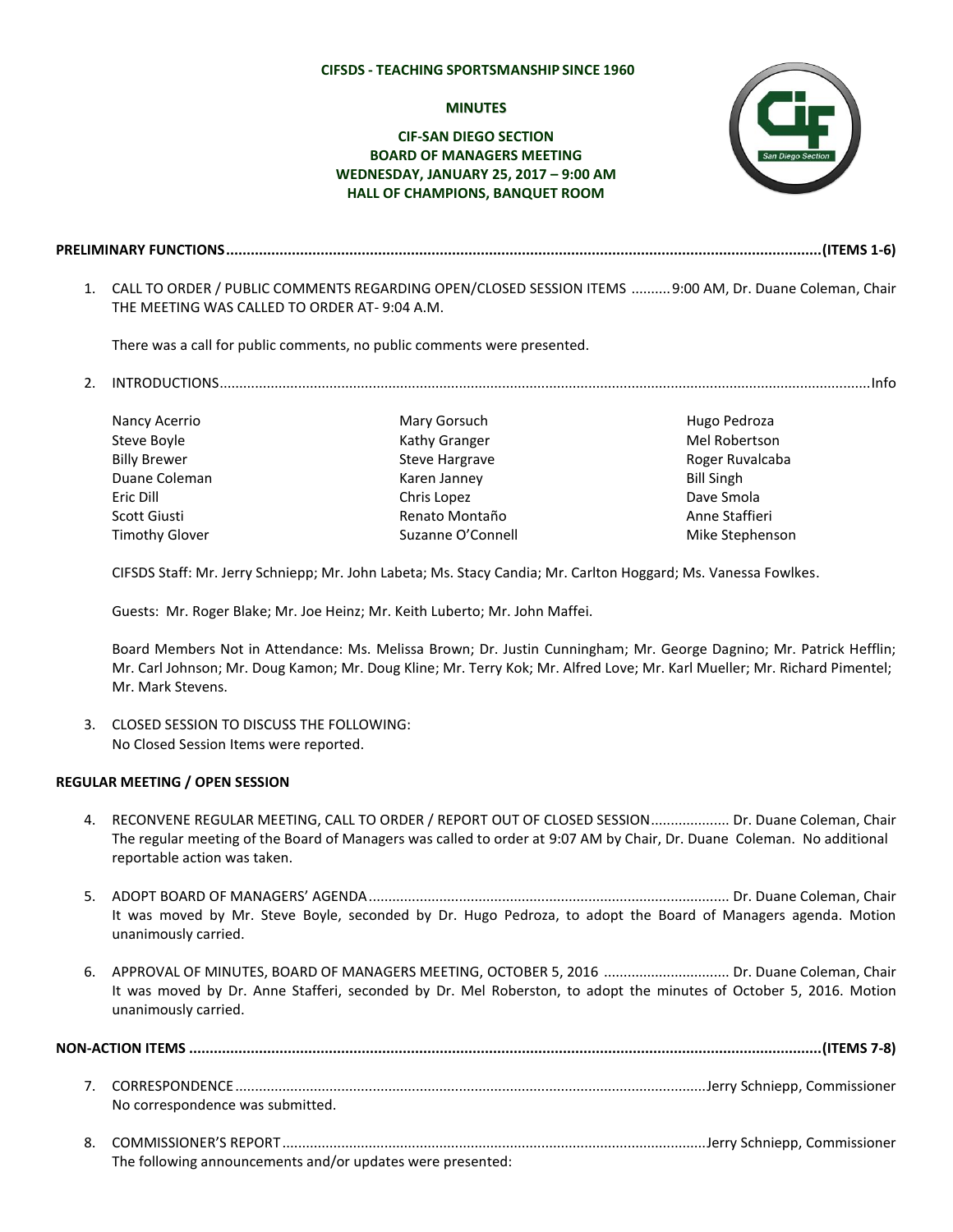Mr. Schniepp shared and reviewed the 2015-2016, CIFSDS Audit information and findings. This is the CIFSDS second year in working with the section Auditor, Mr. Andres Garcia. Mr. Schniepp thanked and recognized the CIF Finance Committee (Carlsbad Unified School District, Deputy Superintendent, Ms. Suzanne O'Connell and Grossmont Union High School District, Superintendent. Dr. Tim Glover) for their role in reviewing the audit. He commended CIFSDS Operations Coordinator, Mr. Carlton Hoggard for a job well done in assisting with the timely preparation of the audit.

Mr. Schniepp also shared with the board that the section has had some difficulty with marketing. It is the nationwide trend and the landscape of marketing and media is changing. The section and state are in discussions with how the section will proceed in the future regarding sustainability in this area.

Executive Committee and Finance Committee member, Deputy Superintendent, Ms. Suzanne O'Connell reviewed and summarized additional audit information with the Board (unfunded liability is now funded regarding employee benefits, sponsor contracts, endorsements, review of net losses 90K and 128K, and income). Ms. O'Connell complimented the CIF Commissioner, Mr. Jerry Schniepp and Mr. Carlton Hoggard for their work with the audit.

- Mr. Schniepp informed the board of the At-Large Representatives positions that were voted in two years ago (2015) by the board to have At-Large Representatives on the Board of Managers and on the Coordinating Council. Upon the review and discussion at the Executive Committee meeting of January 4, the section has decided to move in a different direction regarding the current selected At-Large Board Representatives; the attendance of the current representatives have been less than optimal due to their schedules. It is the intent to have the San Diego section's student body be well represented by gender and ethnicity. A new selection of At-Large representatives will be selected and in place at the next board meeting of April 5.
- Mr. Schniepp updated the board with the Yuma Union High School Ditsrict's interest in becoming a CIF member district. Currently the Y.U.H.S.D. has five (5) high schools that are interested in becoming member schools. Mr. Schniepp has been in communication with the Y.U.H.S.D. in regards to the application process of their five high schools. Mr. Schniepp and the board discussed the variables and the possibility of the current section schools travel, league placement, championship games, etc. At the recommendation of the board, Mr. Schniepp was asked to gather data (travel matrix) regarding the cost of travel/mileage to the Arizona high schools and establish possible travel guidelines for athletic contests in Arizona.

# **CONSENT AGENDA ......................................................................................................**Dr. Duane Coleman, Chair **(NONE SUBMITTED)** *No consent items submitted*

**ROLL CALL VOTE FOR CONSENT AGENDA .........................**Dr. Duane Coleman, Chair **(NONE SUBMITTED / NO ROLL CALL REQUIRED)** 

| Nancy Acerrio         | Kathy Granger   | Karl Mueller            |
|-----------------------|-----------------|-------------------------|
| Steve Boyle           | Steve Hargrave  | Suzanne O'Connell       |
| <b>Billy Brewer</b>   | Patrick Hefflin | Hugo Pedroza            |
| Melissa Brown         | Karen Janney    | <b>Richard Pimentel</b> |
| Duane Coleman         | Carl Johnston   | Mel Robertson           |
| Justin Cunningham     | Doug Kamon      | Roger Ruvalcaba         |
| George Dagnino        | Doug Kline      | <b>Bill Singh</b>       |
| Eric Dill             | Terry Kok       | Dave Smola              |
| Scott Giusti          | Chris Lopez     | Anne Staffieri          |
| <b>Timothy Glover</b> | Alfred Love     | Mike Stephenson         |
| Mary Gorsuch          | Renato Montaño  | Mark Stevens            |

# **ACTION ITEMS .................................................................................................................................................................(ITEMS 9-10)**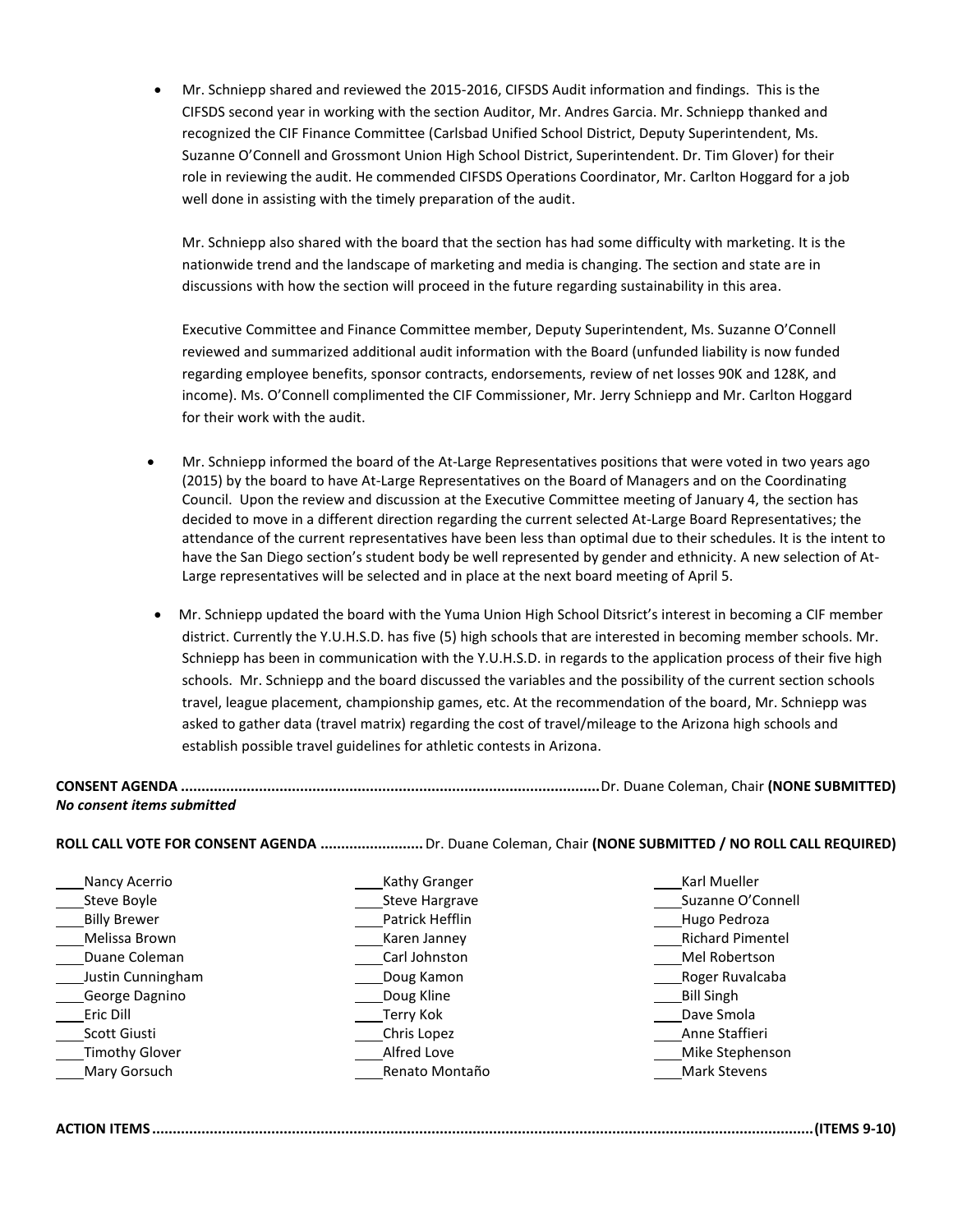9. **CIFSDS State Master Calendar 2017-2018, Assistant Commissioner, John Labeta** The review and approval of the CIFSDS Master Calendar, 2017-2018.

It was moved by Mr. Steve Boyle, seconded by Dr. Tim Glover, to approve the CIFSDS Master Calendar, 2017-2018, as presented. Motion unanimously carried.

The voting bodies of the Board voted on the above item # 9 as follows:

### Ayes**\_ 20\_\_**Noes**\_\_0\_\_** Absent**\_\_12\_\_**Abstain**\_\_0\_\_** Decision: **MOTION CARRIED**

Motion unanimously carried by the voting bodies of the Board.

10. **CIF State Proposal of Article 150 – Baseball; New Bylaw 1501, Commissioner, Jerry Schniepp** The review and approval of the State CIF Revision of Article 150 – Baseball; New Bylaw 1501.

It was moved by Mr. Eric Dill, seconded by Mr. Bill Singh, to approve the State CIF Revision of Article 150 – Baseball; New Bylaw 1501 as presented. Motion unanimously carried.

The voting bodies of the Board voted on the above item # 10 as follows:

Ayes**\_ 20\_\_**Noes**\_\_0\_\_** Absent**\_\_12\_\_**Abstain**\_\_0\_\_** Decision: **MOTION CARRIED**

Motion unanimously carried by the voting bodies of the Board.

# **BOARD OF MANAGERS FIRST READ/ ACTION ITEM INFORMATION** ........................................................................ **(NONE SUBMITTED)** *No first read/action items were submitted.*

**FIRST READINGS ............................................................................................................................................................(ITEMS 11-16)**

11. **CIFSDS New School Membership Application, The Cambridge School, Assistant Commissioner, John Labeta** The proposal of the new school membership application, The Cambridge School.

This item was presented for first read and will be resubmitted for board action on April 5, 2017.

12. **The Revision of CIFSDS Bylaw Article VII.1 A, 12, b, Grossmont Conference, Commissioner, Jerry Schniepp** The proposal of the Grossmont Conference to Revise CIFSDS Bylaw Article VII.1 A, 12, b., Divisional Placement.

This item was presented for first read and will be resubmitted for board action on April 5, 2017.

13. **The Revision of CIFSDS Bylaw Article VII.1 R,4,b, Grossmont Conference, Commissioner, Jerry Schniepp** The proposal of the Grossmont Conference to Revise CIFSDS Bylaw Article VII.1 R, 4, b., Football Gate Split.

This item was presented for first read and will be resubmitted for board action on April 5, 2017.

14. **The Revision of CIFSDS Bylaw 1900.1, 9.,i, Grossmont Conference, Commissioner, Jerry Schniepp** The proposal of the Grossmont Conference to Revise CIFSDS Bylaw 1900.1, 9., i., Medical Game Coverage.

This item was presented for first read and will be resubmitted for board action on April 5, 2017.

15. **The State CIF Competitive Cheer, Revision of Bylaw 504;1200; New Bylaw 1700,1701,1702, Commissioner, Jerry Schniepp** The proposal of the CIF State Competitive Cheer to Revise Bylaw 504; 1200 and New Bylaws 1700, 1701, and 1702.

This item was presented for first read and will be resubmitted for board action on April 5, 2017.

16. **The CIF State Athletically Motivated Transfers- Bylaw 206; 207; 510; 1100,, Commissioner, Jerry Schniepp** The proposal of the CIF State Athletically Motivated Transfers Revision of Bylaw 206; 207; 510 and 1100.